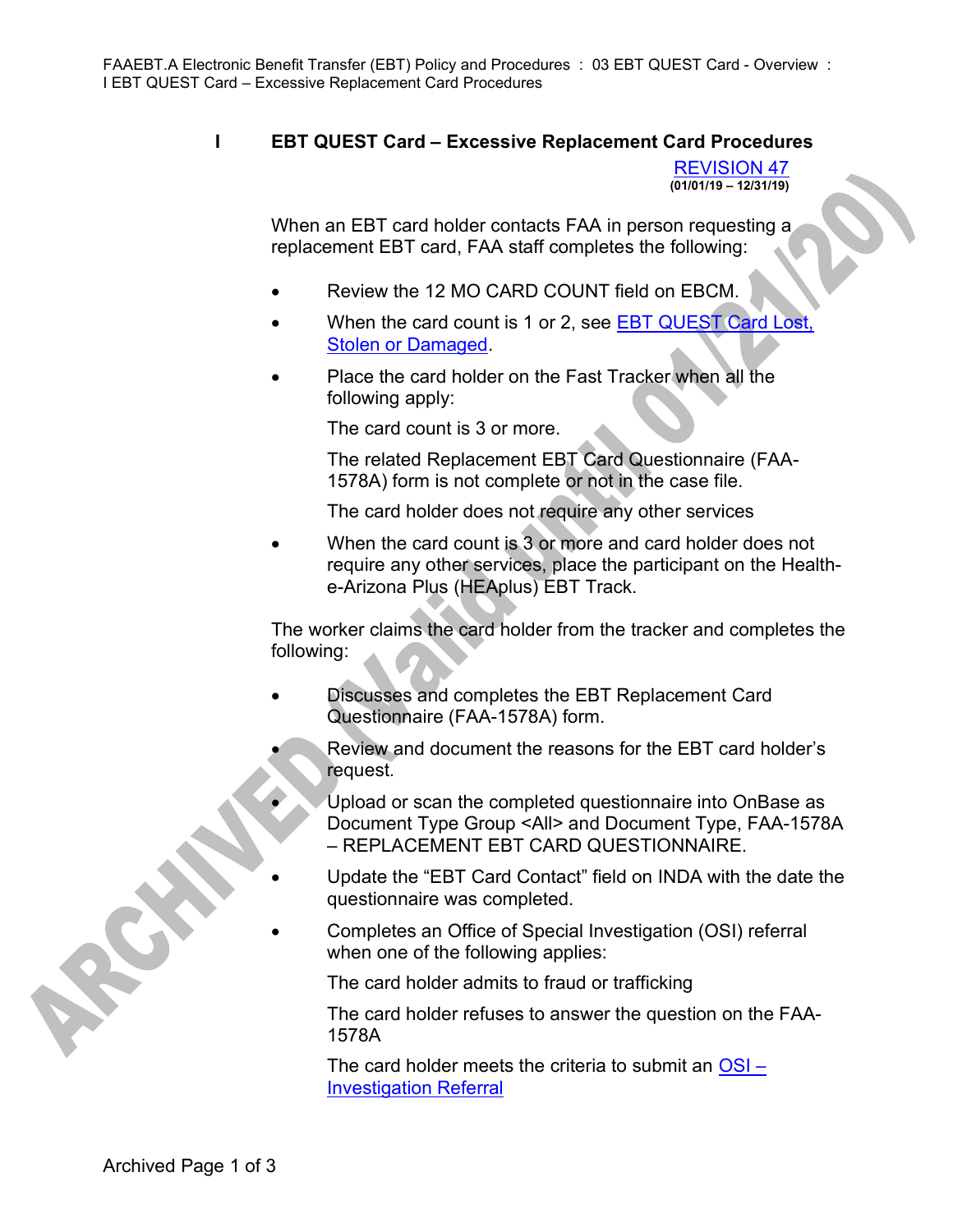## **EXCEPTION**

When completing the FAA-1578A and the card holder is vulnerable(g), additional consideration is required prior to a referral for investigation. FAA must protect vulnerable persons who may lose EBT cards more frequently but are not committing fraud or trafficking. Vulnerable card holders are not referred for investigation when they refuse to answer the question on the FAA-1578A

- When it is determined that the card holder has reasonable justification for losing their EBT cards, do not refer for investigation.
- Document the case file(g) with a summary of the reason for referring or not referring the card holder for investigation.
- When a referral for investigation is warranted, complete the Investigation Request and upload the documents into OnBase as Document Type Group <All> and Document Type: OSI1017 INVESTIGATION REQUEST.
- Deactivate the current card using the appropriate status code and issue a new card when one of the following apply:

Card has not mailed

Card has been mailed, has not been received, and it has been more than five (5) workdays(g) since the card was requested.

Card has been mailed, it has been less than five (5) workdays since the card was requested and the card holder requests an over the counter card.

 When the card holder chooses to receive the replacement card in the mail, authorized FAA staff must end the suspension on the replacement card.

 Advise the EBT card holder that a replacement card fee may be deducted from the participant's CA or NA account when both the following apply:

The EBT card holder is requesting an over the counter replacement card.

It has been less than five workdays since the replacement card was requested. (See EBT QUEST Card – Replacement Fees)

 Authorized FAA staff will remove the suspension on the replacement card. The following individuals have the security